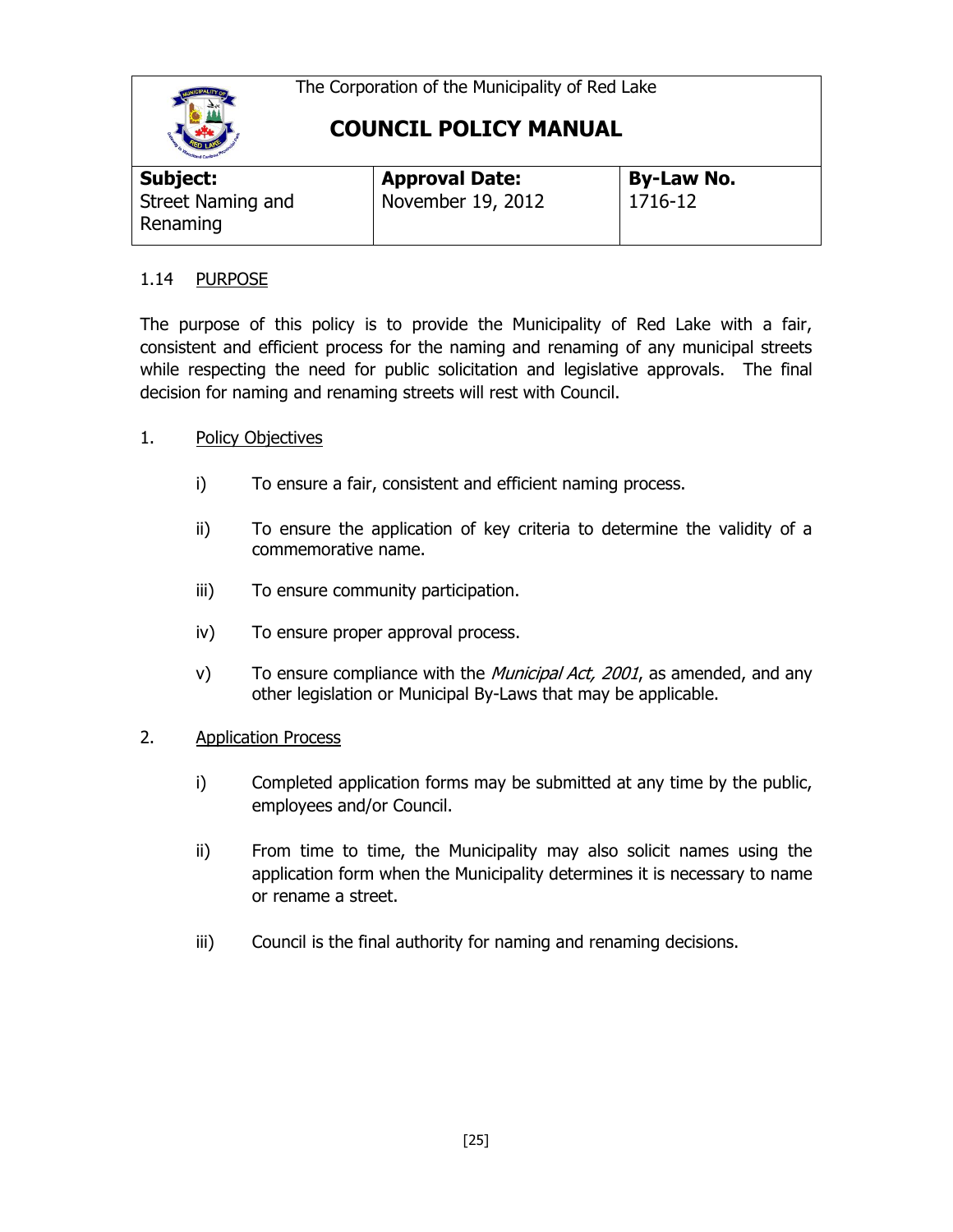

**COUNCIL POLICY MANUAL**

| Subject:                      | <b>Approval Date:</b> | <b>By-Law No.</b> |
|-------------------------------|-----------------------|-------------------|
| Street Naming and<br>Renaming | November 19, 2012     | 1716-12           |

### 3. Suggested Names

Name submissions will fall into one of the five following categories:

- i) Natural Features reflecting prominent natural features of the general area in which the entity resides (i.e. Lake Road)
- ii) Geographic Location reflecting prominent geographic location within the Municipality (i.e. Rahill Beach Road).
- iii) Historic Place Name reflecting a prominent historic location within the Municipality (i.e. Cochenour Crescent).
- iv) Outstanding Resident/Group name of Municipality of Red Lake resident or community group, past or present who contributed to the Municipality and/or the well-being of its residents. (i.e. Legion Road).

Submissions may include:

- a) original landowners or pioneers; or
- b) individuals who have contributed to the quality of life in the municipality through heroic actions, recreation, culture and community involvement.
- v) Outstanding Canadian individuals who have received national and/or international recognition for significant contributions to Canadian society.

### 4. Required Consent

Names relating to individuals or family names will require the written consent of the family member or estate; and a written history outlining the contribution made or the historical significance of the individual/name.

If written consent cannot be provided, Council has authority to approve the naming and/or renaming of streets.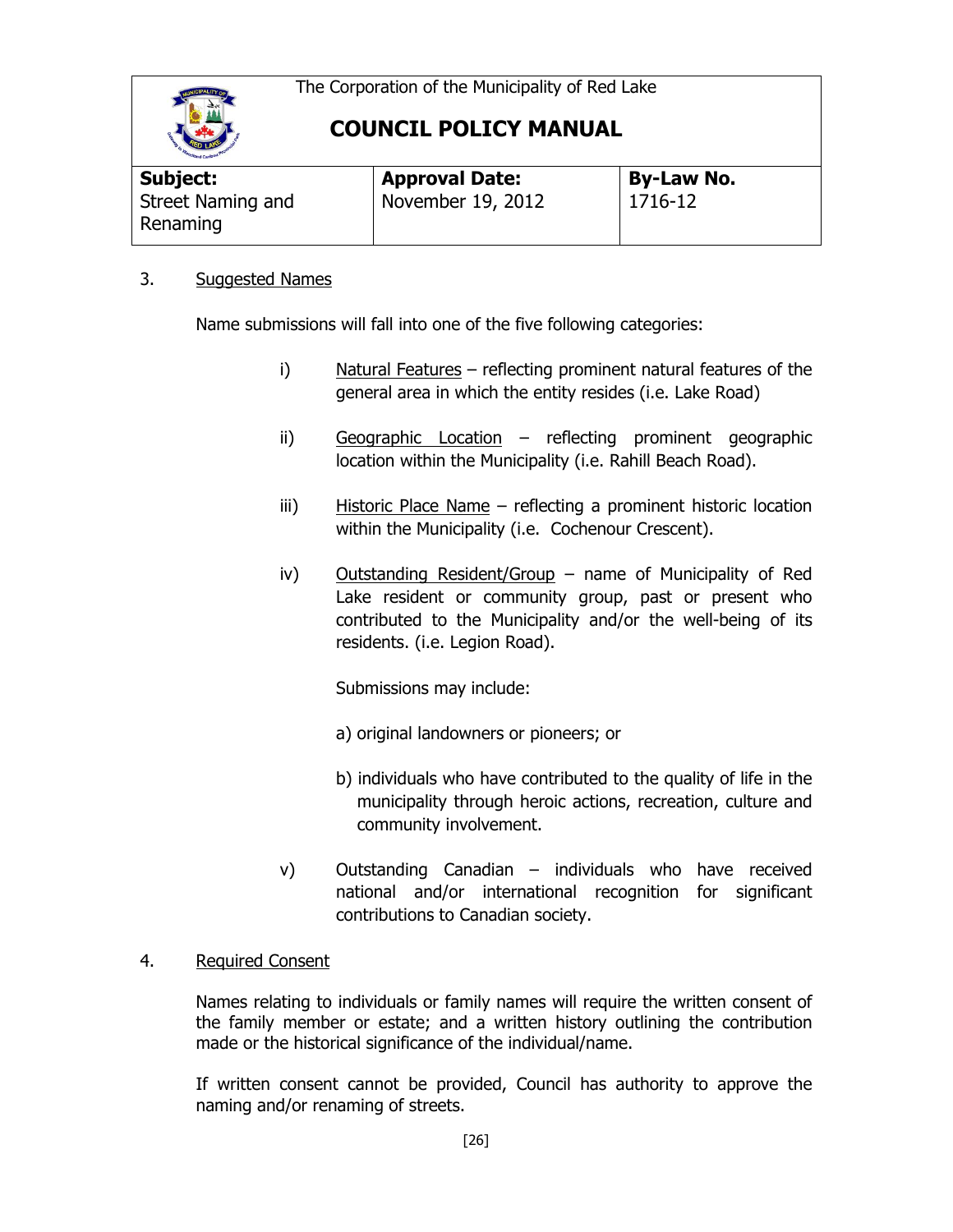

# **COUNCIL POLICY MANUAL**

| Moodland Carlhou <sup>P</sup> |                       |                   |
|-------------------------------|-----------------------|-------------------|
| Subject:                      | <b>Approval Date:</b> | <b>By-Law No.</b> |
| Street Naming and<br>Renaming | November 19, 2012     | 1716-12           |

5. Administrative Procedures for Street Naming and Renaming

See Appendix "A".

6. Application Form

See Appendix "B".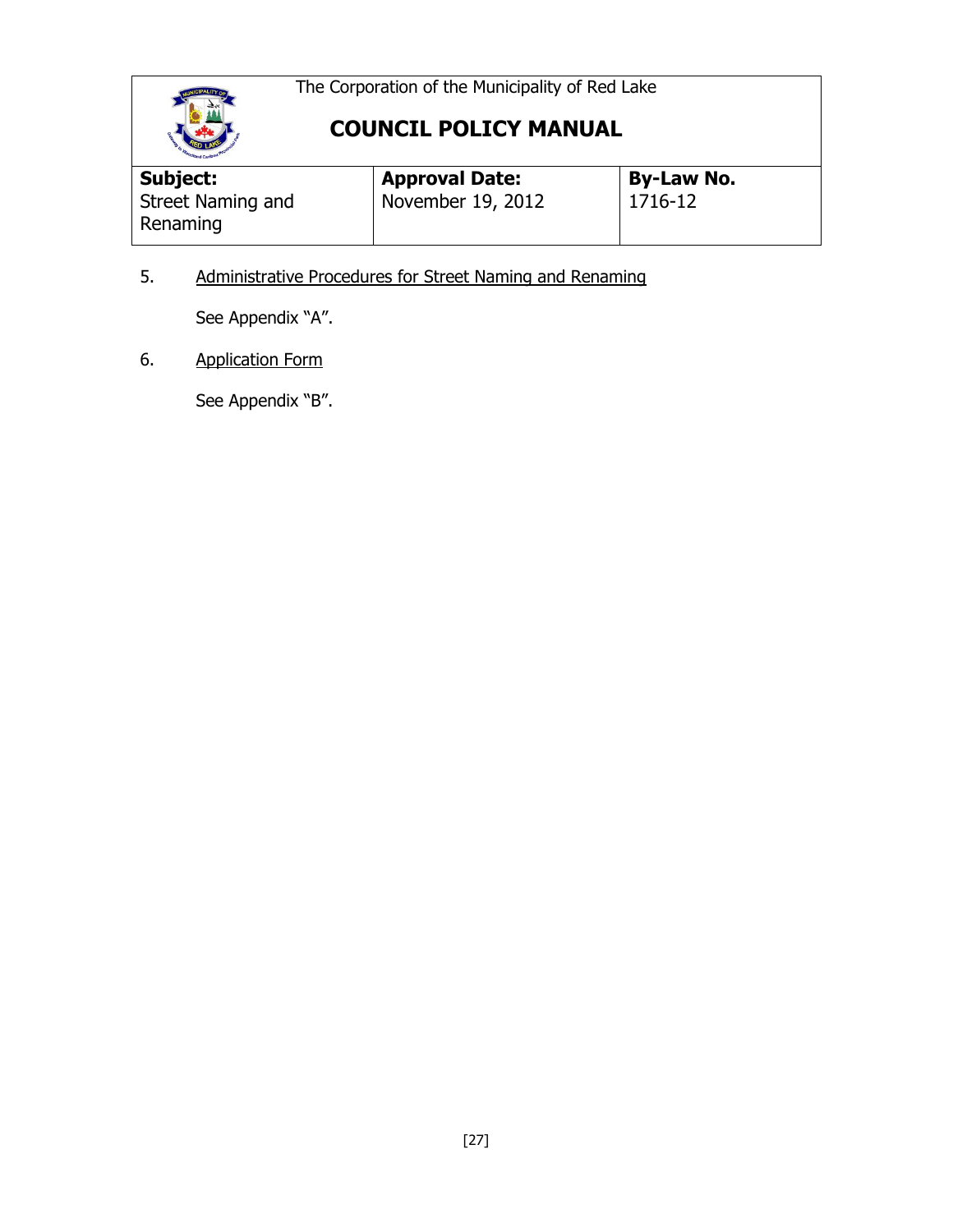### **Administrative Procedures Street Naming and Renaming**

(Page 1 of 2)

### Procedure for Processing Applications

- 1. Completed applications for naming and renaming Streets will be received by the Office of the Clerk and distributed to the Operations, Fire, Building, Planning Departments and/or Committee of the Whole for consideration and potential future use.
- 2. Applications will be maintained on file until a naming or renaming opportunity arises.

### Street Naming Procedure

- 1. Applications are reviewed by the Departments as noted above.
- 2. Applications are categorized into the following groups:
	- Natural features
	- Geographic location
	- Historic place name
	- Outstanding Resident/Group
	- Outstanding Canadian
- 3. Street names will be screened against any existing emergency protocols including:
	- Name length maximum of 16 characters (includes spaces) plus suffix of 9 characters plus any directional suffix of 2 characters.
	- Confirmed by Operations, Fire, Building and Planning Departments as unique from other names and not duplicated.
	- Subdivisions having more than one street to be named may have a theme to be considered such as (Trees, Birds, etc.)
	- Easy to spell and pronounce.

Once street names have been approved, street names will be presented to Council for endorsement in a memorandum or report.

4. Upon endorsement, appropriate signage is ordered and installed.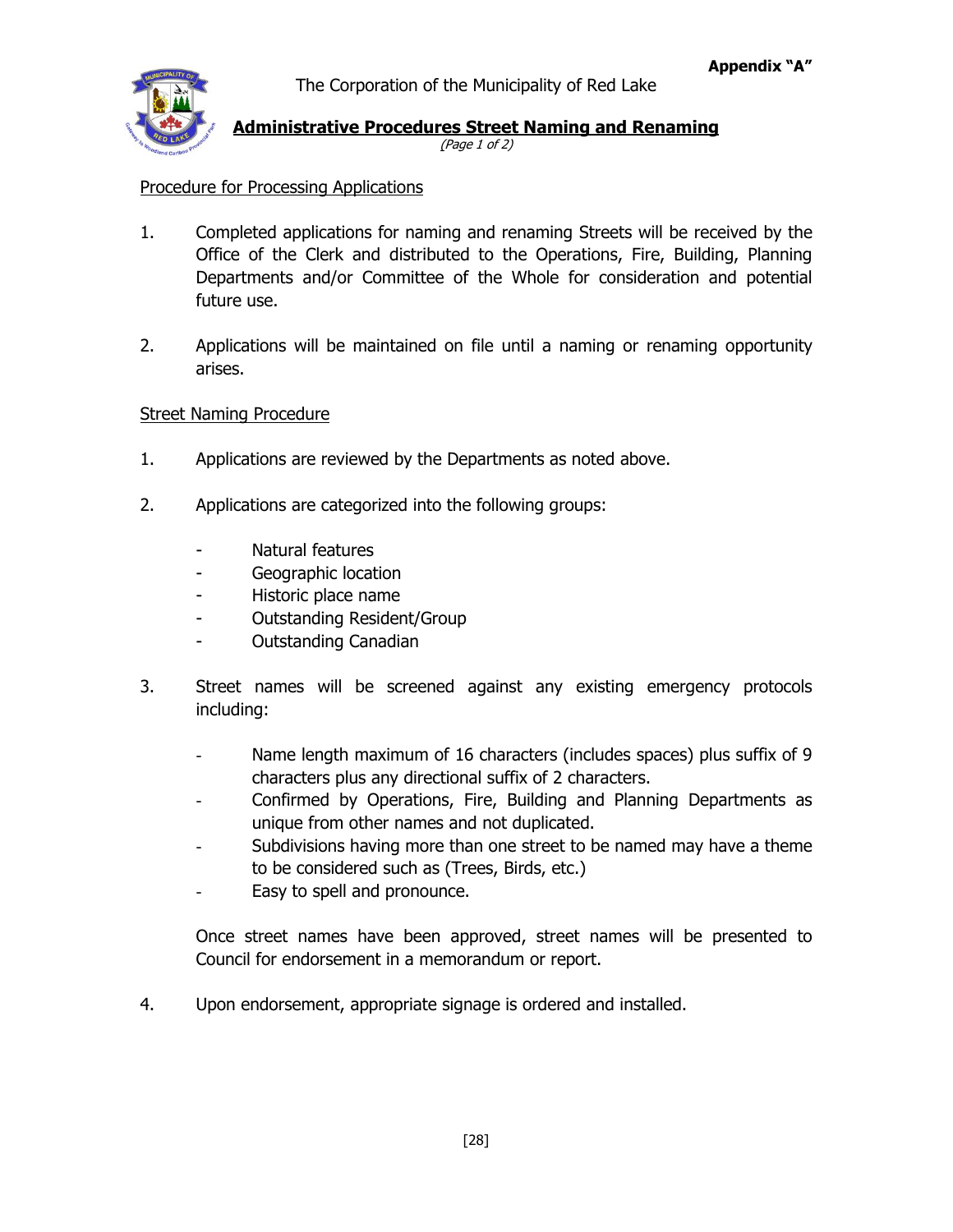### **Administrative Procedures Street Naming and Renaming**

(Page 2 of 2)

Street Renaming Procedure

Due to the additional legal requirements associated with renaming streets, a separate procedure has been developed as follows:

- 1. From time to time it may be necessary for the Municipality to rename a street for emergency or safety reasons, such as when a duplicate street name exists. Municipal Staff will initiate the following process:
	- a. Confirm legal ownership of the street with Planning Department.
	- b. Identify associated costs for title search, title registration, advertising and signage.
	- c. Inform Council of the need for renaming.<br>d. Recommend to Council an approach and t
	- Recommend to Council an approach and timing for renaming.

Once Council has endorsed the recommendation:

- 2. Inform affected residents/businesses by letter of the rationale or Notice in Municipal Newsletter for the change i.e. emergency plan; include the Application process, implementation plan, approach and timing.
- 3. Categorize Applications into the following groups:
	- Natural features
	- Geographic location
	- Historic place name
	- Outstanding Resident/Group
	- Outstanding Canadian
- 4. Street names will be screened against any existing emergency protocols including:
	- Name length maximum of 16 characters (includes spaces) plus suffix of 9 characters plus any directional suffix of 2 characters.
	- Confirmed by Operations, Fire, Building and Planning Department as unique from other names and not duplicated.
	- Subdivisions having more than one street to be named may have a theme to be considered such as (Trees, Birds, etc.)
	- Easy to spell and pronounce.

Once street names have been approved, street names will be presented to Council for endorsement in a memorandum or report, with a motion and or by-law if appropriate.

Provide Notice in Municipal Newsletter of Street Renaming.

Notify service Providers including Canada Post, Bell and Hydro of the change and effective date.

Order and install signage.

Registration of the by-law will be completed by the Office of the Clerk.